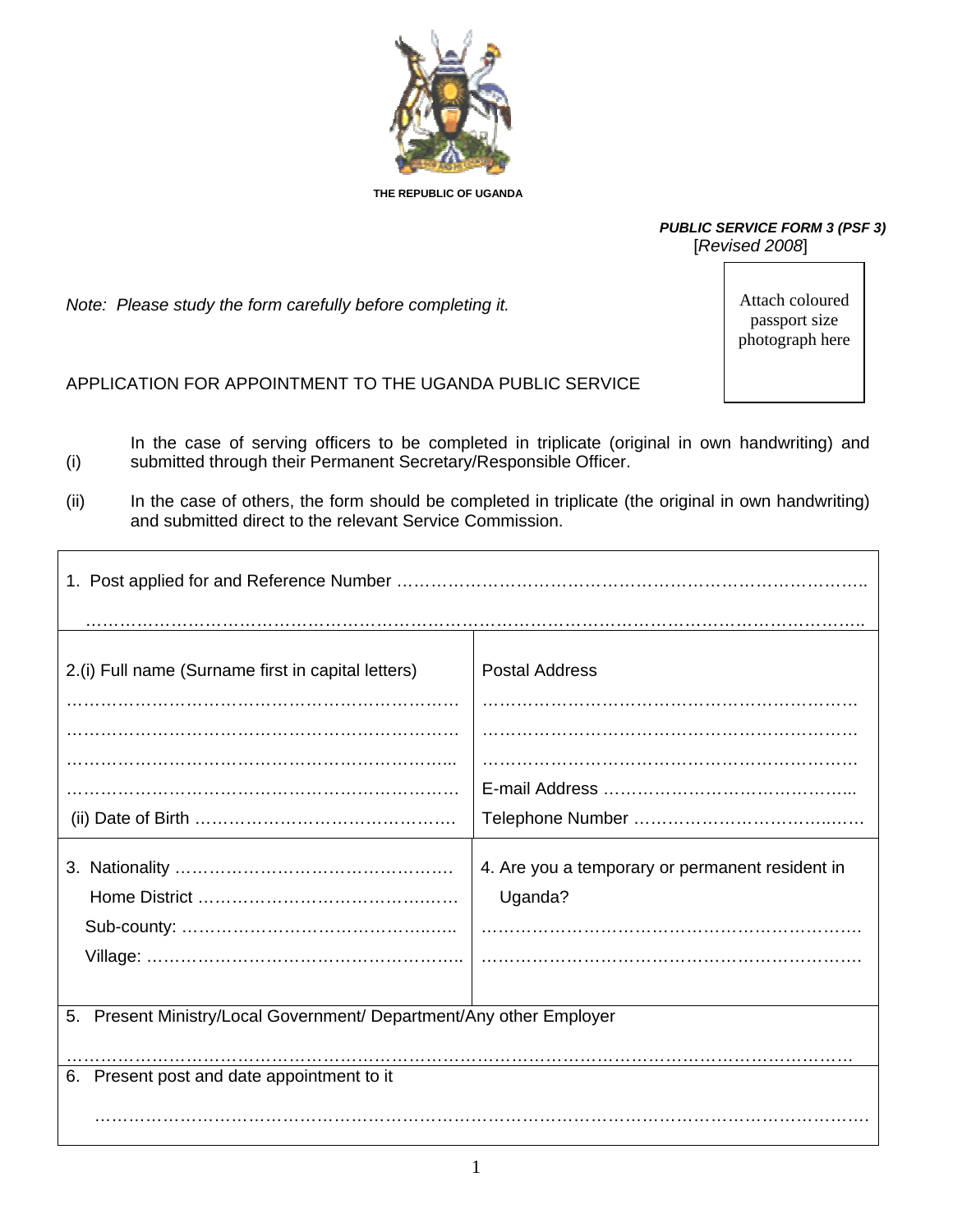| 7. Present Salary and Scale (if applicable) |                                               | Terms of Employment (Tick as appropriate) |                                        |
|---------------------------------------------|-----------------------------------------------|-------------------------------------------|----------------------------------------|
|                                             |                                               |                                           | Temporary/Contract/Probation/Permanent |
| 8. Marital Status (Tick as appropriate)     |                                               | 9. Number and age of Children             |                                        |
| Married/Single/Widowed/Divorced/Separated   |                                               |                                           |                                        |
|                                             | 10. Details of Schools/Institutions attended: |                                           |                                        |
| Years/Period                                | School/Institution                            |                                           | Award/Qualifications attained          |
|                                             |                                               |                                           |                                        |
|                                             |                                               |                                           |                                        |
|                                             |                                               |                                           |                                        |
|                                             |                                               |                                           |                                        |
|                                             |                                               |                                           |                                        |
|                                             |                                               |                                           |                                        |
|                                             |                                               |                                           |                                        |
|                                             |                                               |                                           |                                        |
|                                             |                                               |                                           |                                        |
|                                             |                                               |                                           |                                        |
|                                             |                                               |                                           |                                        |

11. (i) Have you passed Uganda Certificate of Education Exams [UCE]? Indicate the year, subject and level of passes.

| Year -------------------------<br>Subject | Grade |  |
|-------------------------------------------|-------|--|
|                                           |       |  |
|                                           |       |  |
|                                           |       |  |
|                                           |       |  |
|                                           |       |  |
|                                           |       |  |
|                                           |       |  |
|                                           |       |  |
|                                           |       |  |
|                                           |       |  |
|                                           |       |  |
|                                           |       |  |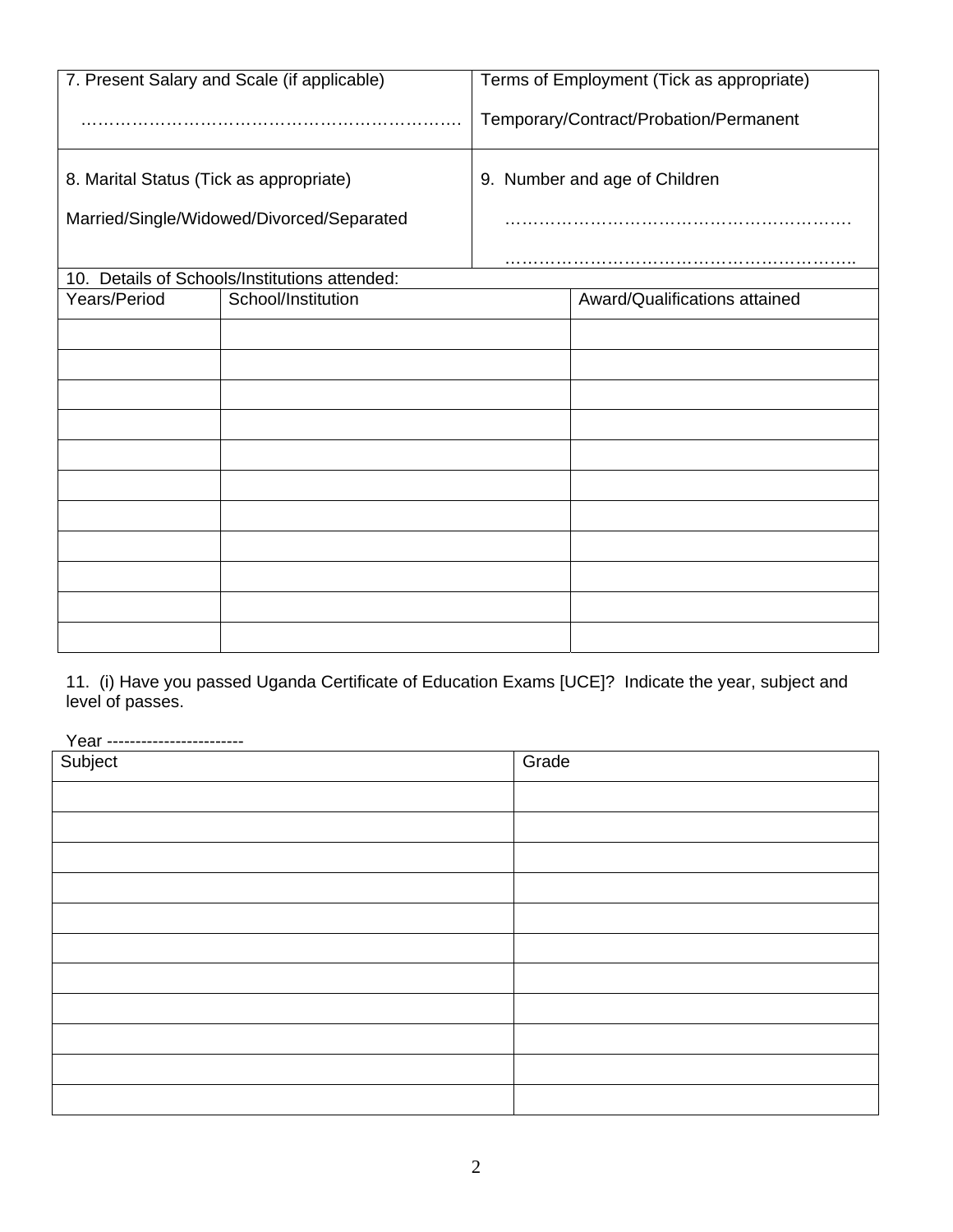(ii) Have you passed Uganda Advanced Certificate of Education Exams [UACE]? Indicate the year, subjects and level of passes.

Year ------------------------

| Subject                                                                                               |                                                                                   | Grade |                                                                                                               |
|-------------------------------------------------------------------------------------------------------|-----------------------------------------------------------------------------------|-------|---------------------------------------------------------------------------------------------------------------|
|                                                                                                       |                                                                                   |       |                                                                                                               |
|                                                                                                       |                                                                                   |       |                                                                                                               |
|                                                                                                       |                                                                                   |       |                                                                                                               |
|                                                                                                       |                                                                                   |       |                                                                                                               |
|                                                                                                       |                                                                                   |       |                                                                                                               |
| 12. Employment Record                                                                                 |                                                                                   |       |                                                                                                               |
|                                                                                                       |                                                                                   |       |                                                                                                               |
| Year/Period                                                                                           | Position held/Designation                                                         |       | Employer i.e. Name and Address                                                                                |
|                                                                                                       |                                                                                   |       |                                                                                                               |
|                                                                                                       |                                                                                   |       |                                                                                                               |
|                                                                                                       |                                                                                   |       |                                                                                                               |
|                                                                                                       |                                                                                   |       |                                                                                                               |
|                                                                                                       |                                                                                   |       |                                                                                                               |
|                                                                                                       |                                                                                   |       |                                                                                                               |
|                                                                                                       |                                                                                   |       |                                                                                                               |
|                                                                                                       | 13. Have you ever been convicted on a criminal charge?                            |       |                                                                                                               |
|                                                                                                       |                                                                                   |       |                                                                                                               |
|                                                                                                       |                                                                                   |       |                                                                                                               |
|                                                                                                       |                                                                                   |       |                                                                                                               |
|                                                                                                       | the Public Service but giving of false information in that context is an offence. |       | N.B: Conviction for a criminal offence will not necessarily prevent an applicant from being employed in       |
|                                                                                                       |                                                                                   |       |                                                                                                               |
|                                                                                                       |                                                                                   |       |                                                                                                               |
|                                                                                                       |                                                                                   |       |                                                                                                               |
|                                                                                                       |                                                                                   |       |                                                                                                               |
| and complete in all respects.                                                                         |                                                                                   |       | 15. I hereby certify that to the best of my knowledge and belief, the particulars given in this form are true |
|                                                                                                       |                                                                                   |       |                                                                                                               |
|                                                                                                       |                                                                                   |       |                                                                                                               |
|                                                                                                       |                                                                                   |       | 16. (i) In the case of applicants not already in Government Service, the names and addresses of two           |
| responsible persons(not relatives) to whom reference can be made as regards character and ability and |                                                                                   |       |                                                                                                               |
| should be given here.                                                                                 |                                                                                   |       |                                                                                                               |
|                                                                                                       |                                                                                   |       |                                                                                                               |
|                                                                                                       |                                                                                   |       |                                                                                                               |
|                                                                                                       |                                                                                   |       |                                                                                                               |